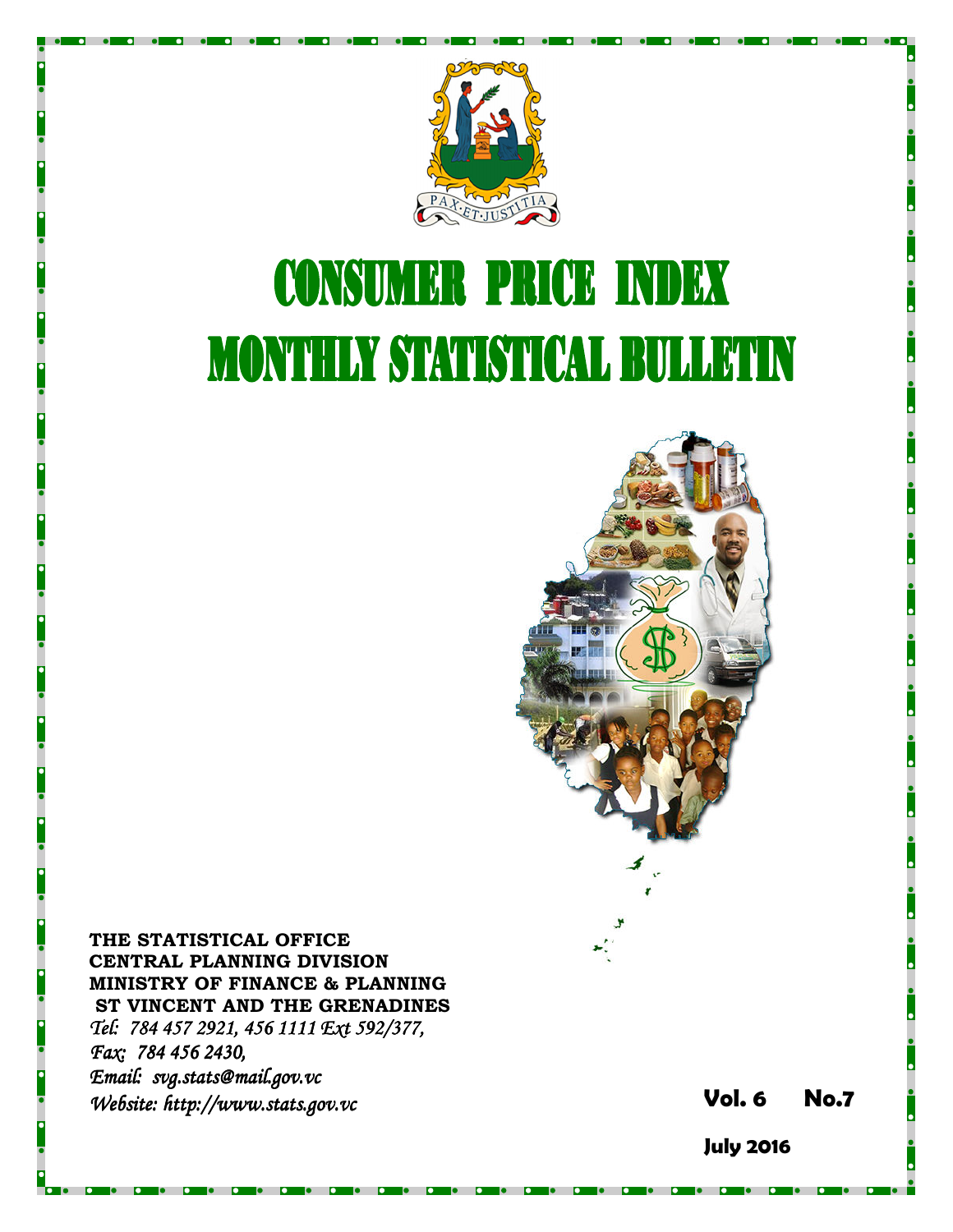## TABLE OF CONTENTS

## Page No.

|                | Analysis $-$                                                                | 1              |
|----------------|-----------------------------------------------------------------------------|----------------|
|                |                                                                             |                |
| Table No.      |                                                                             |                |
| 1              | Average Retail Price of Selected Items                                      | 3              |
| $\overline{2}$ | Average Retail Price of Selected Items JULY 2016 compared<br>With JULY 2015 | $\overline{4}$ |
| 3              | The Consumer Price Index by main groups                                     | 8              |
| $\overline{4}$ | The Consumer Price Index contribution to change by Groups                   | 10             |
| 5              | Monthly Items by Group                                                      | 11             |
|                | Chart No.                                                                   |                |
|                | 1 COICOP Percentage Change for the Month of JULY 2016                       | 9              |

\* \* \*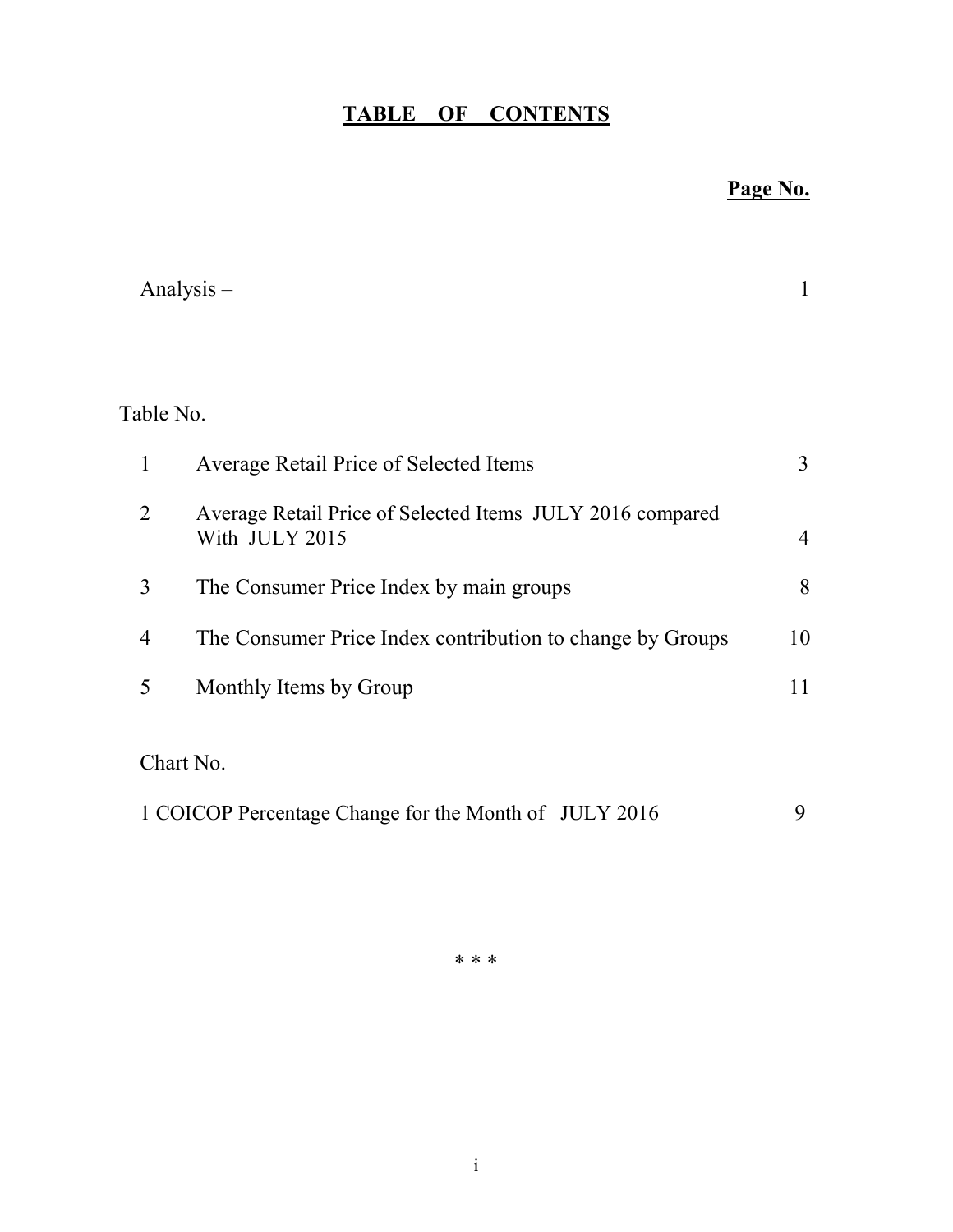### JULY 2016

The consumer price index registered a decrease of 0.1 percent for the month of July. The "All Items" index was recorded at 106.3 for the month of July 2016, in contrast to 106.4 registered for June 2016. The "point to point" inflation rate was recorded at 0.0 percent.

Four (4) groups recorded increases during the month: "Food and Non-Alcoholic Beverages" (0.4 percent), "Furnishings, Household Equipment" and Household Maintenance" (0.4 percent), "Recreation and Culture" (0.3 percent) and "Alcoholic Beverages, Tobacco and Narcotics" (0.2 percent).

Four (4) groups recorded decreases during the month, namely: "Communication" (1.7 percent), "Housing, Water, Electricity, Gas and other Fuels" (0.2 percent), "Health" (0.2 percent) and "Miscellaneous Goods and Services (0.1 percent). Four (4) groups remained unchanged during the month, namely: "Clothing and Footwear", "Transport", "Education" and "Restaurants and Hotels"

The 0.4 percent increase in the group index "Food and Non-Alcoholic Beverages" was due mainly to increases in the prices for a number of food items such as; garlic (23.1 percent), eddoes (14.6 percent), carrots (6.8 percent) , chicken – leg quarters (5.4 percent), watermelon (4.6 percent) and wheat cereal  $(3.8$  percent).

Similarly, the index for the group "Furnishings, Household Equipment and Household Maintenance" increased by 0.4 percent as a result of higher prices for a three piece living room suite (32.9 percent) and a mattress (5.6 percent).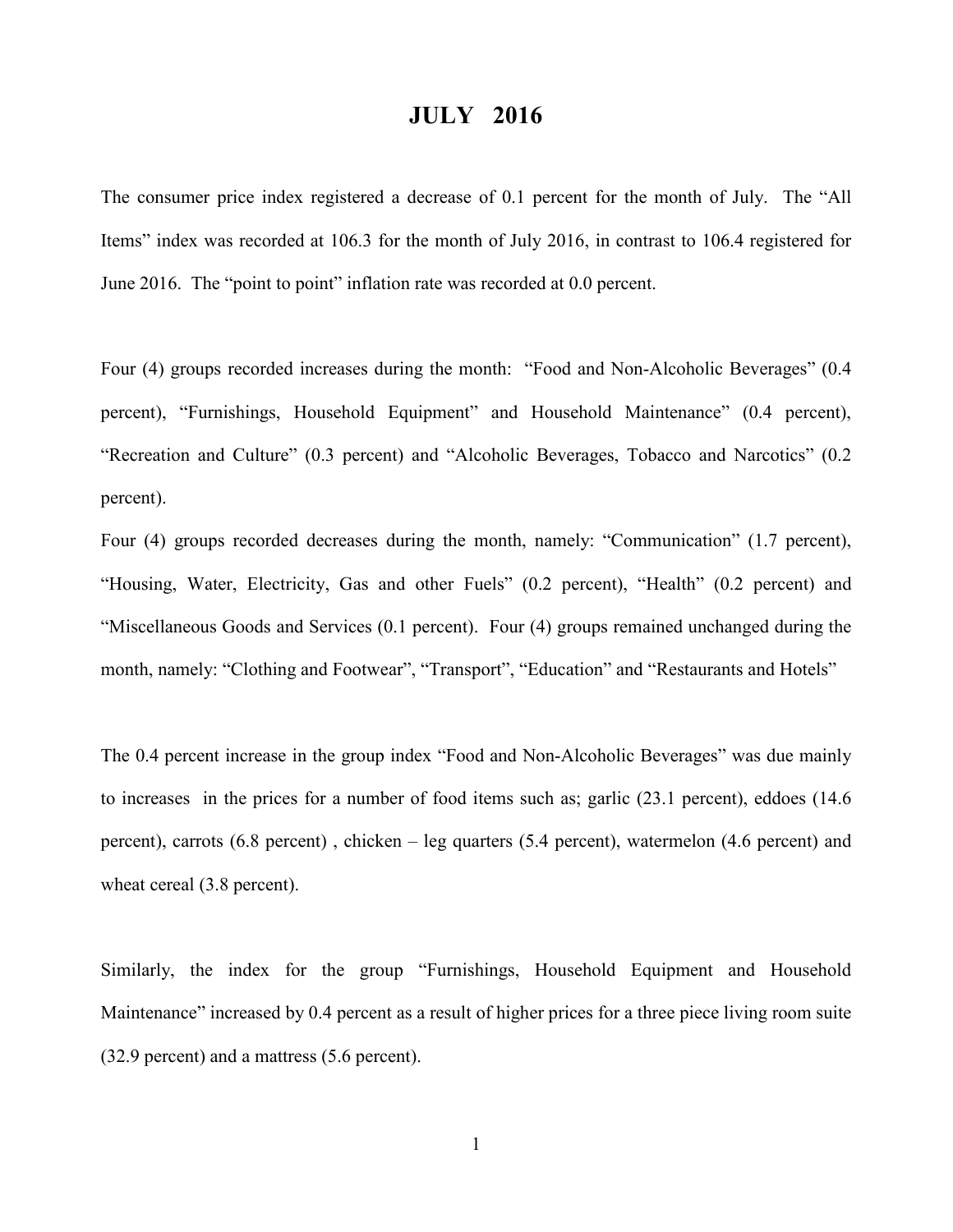The increase of 0.3 percent in the "Recreation and Culture" group index was attributed mainly to a 10.6 percent increase in the cost for a can of dog food.

Meanwhile, the index for the group "Alcoholic Beverages, Tobacco and Narcotics" increased by 0.2 percent because of higher prices for whiskey – black (2.9 percent) and whiskey – red (2.0 percent).

The group "Communication" recorded the largest decline of 1.7 percent which was due mainly to a 10.7 percent decrease in the price of mobile cellular phone calls to local fixed line.

Correspondingly, the "Housing, Water, Electricity, Gas and other fuels" group index fell by 0.2 percent as a result of lower prices for paint (4.5 percent) and the cost of electricity (1.4 percent).

The 0.2 percent decline in the "Health" group index was attributed to decreases in the price of drugs for diabetes (4.6 percent) and asthma drugs (2.3 percent).

Meanwhile, the index for the group "Miscellaneous Goods and Services" fell by 0.1 percent due to an 11.3 percent decrease in the cost of sanitary napkin (11.3 percent) and mouthwash (2.9 percent).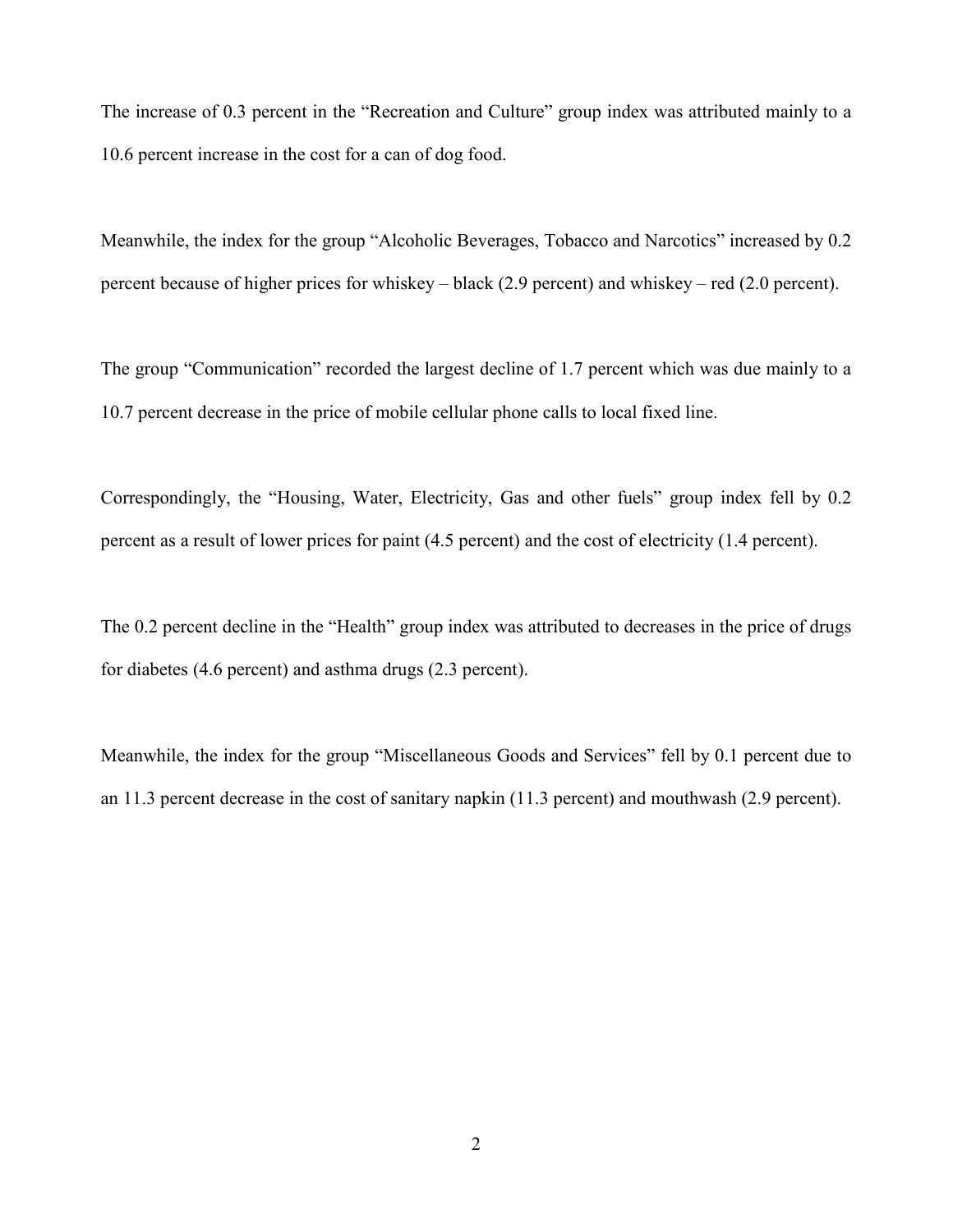#### TABLE 1 AVERAGE RETAIL PRICE OF SELECTED ITEMS

|                                       | <b>UNIT</b>           | <b>AVERAGE PRICE</b>      |              | <b>CHANGE</b>      | <b>PERCENTAGE</b>   |
|---------------------------------------|-----------------------|---------------------------|--------------|--------------------|---------------------|
| <b>ITEMS</b>                          | OF<br><b>QUANTITY</b> | <b>ECS</b><br><b>JULY</b> | <b>JUNE</b>  | IN<br><b>PRICE</b> | <b>CHANGE</b><br>IN |
|                                       |                       | 2016                      | 2016         |                    | <b>PRICE</b>        |
| <b>INCREASED</b>                      |                       |                           |              |                    |                     |
| Rice - Loose                          | Lb                    | 1.90                      | 1.87         | 0.03               | 1.60                |
| Wheat cereal                          | 14oz Box              | 11.18                     | 10.77        | 0.41               | 3.81                |
| Chicken - Leg Quarters                | Lb                    | 2.73                      | 2.59         | 0.14               | 5.41                |
| Chicken - Whole Legs                  | Lb                    | 2.98                      | 2.89         | 0.09               | 3.11                |
| Canned Fish - Tuna                    | 170g Tin              | 3.76                      | 3.70         | 0.06               | 1.62                |
| Smoke Herring                         | Lb                    | 8.28                      | 8.17         | 0.11               | 1.35                |
| Vegetable Oil                         | 1 Litre Bot           | 12.42                     | 12.31        | 0.11               | 0.89                |
| Eddoes                                | Lb                    | 3.29                      | 2.87         | 0.42               | 14.63               |
| Dasheens                              | Lb                    | 1.88                      | 1.82         | 0.06               | 3.30                |
| Watermelon                            | Lb                    | 3.65                      | 3.49         | 0.16               | 4.58                |
| Carrots                               | Lb                    | 3.95                      | 3.70         | 0.25               | 6.76                |
| Garlic                                | Head                  | $0.80\,$                  | 0.65         | 0.15               | 23.08               |
| Whiskey - Black                       | 750ml Bot             | 108.96                    | 105.85       | 3.11               | 2.94                |
| Whiskey - Red                         | 750ml Bot             | 53.70                     | 52.63        | 1.07               | 2.03                |
| Nails Galvanize                       | Lb                    | 6.28                      | 0.43<br>5.85 |                    | 7.35                |
| Living room suite 3Pc                 | Each                  | 5176.78                   | 3894.58      | 1282.20            | 32.92               |
| Mattress Size - Queen                 | Each                  | 1350.00                   | 1278.75      | 71.25              | 5.57                |
| Electric Bulbs 5W                     | Each                  | 2.42                      | 2.20         | 0.22               | 10.00               |
| Dog Food                              | 375g Tin              | 5.20                      | 4.70         | 0.50               | 10.64               |
| Mustard                               | 16oz Bot              | 6.43                      | 6.37         | 0.06               | 0.94                |
| Pig tail - Salted                     | Lb                    | 7.68                      | 7.45         | 0.23               | 3.09                |
|                                       |                       |                           |              |                    |                     |
| <b>DECREASED</b>                      |                       |                           |              |                    |                     |
| Cabbage                               | Lb                    | 3.70                      | 4.03         | $-0.33$            | $-8.19$             |
| Broccoli                              | Lb                    | 10.13                     | 10.68        | $-0.55$            | $-5.15$             |
| Cauliflower                           | Lb                    | 7.53                      | 7.76         | $-0.23$            | $-2.96$             |
| Cream Cheese                          | 8oz Tub               | 8.90                      | 11.60        | $-2.70$            | $-23.28$            |
| Cheddar - Coloured                    | Lb                    | 10.03                     | 10.32        | $-0.29$            | $-2.81$             |
| <b>Sliced Cheese</b>                  | 200g Pk               | 7.75                      | 7.92         | $-0.17$            | $-2.15$             |
| <b>Electricity Consumption Charge</b> | 140KWH                | 105.31<br>85.00           | 106.82       | $-1.51$            | $-1.41$             |
| Paint Emulsion                        | 1 Gal                 |                           | 89.00        | $-4.00$            | $-4.49$             |
| Drugs for Diabetes                    | Month's Supply        | 12.57                     | 13.18        | $-0.61$            | $-4.63$             |
| Drugs for Asthma<br>Month's Supply    |                       | 30.94                     | 31.67        | $-0.73$            | $-2.31$             |
| Mobile to Fixed Line - Domestic phone | Minute                | 0.92                      | 1.03         | $-0.11$            | $-10.68$            |
| Mouthwash                             | 500ml Bot             | 20.24                     | 20.84        | $-0.60$            | $-2.88$             |
| Sanitary Napkin -18pk                 | Each                  | 17.20                     | 19.40        | $-2.20$            | $-11.34$            |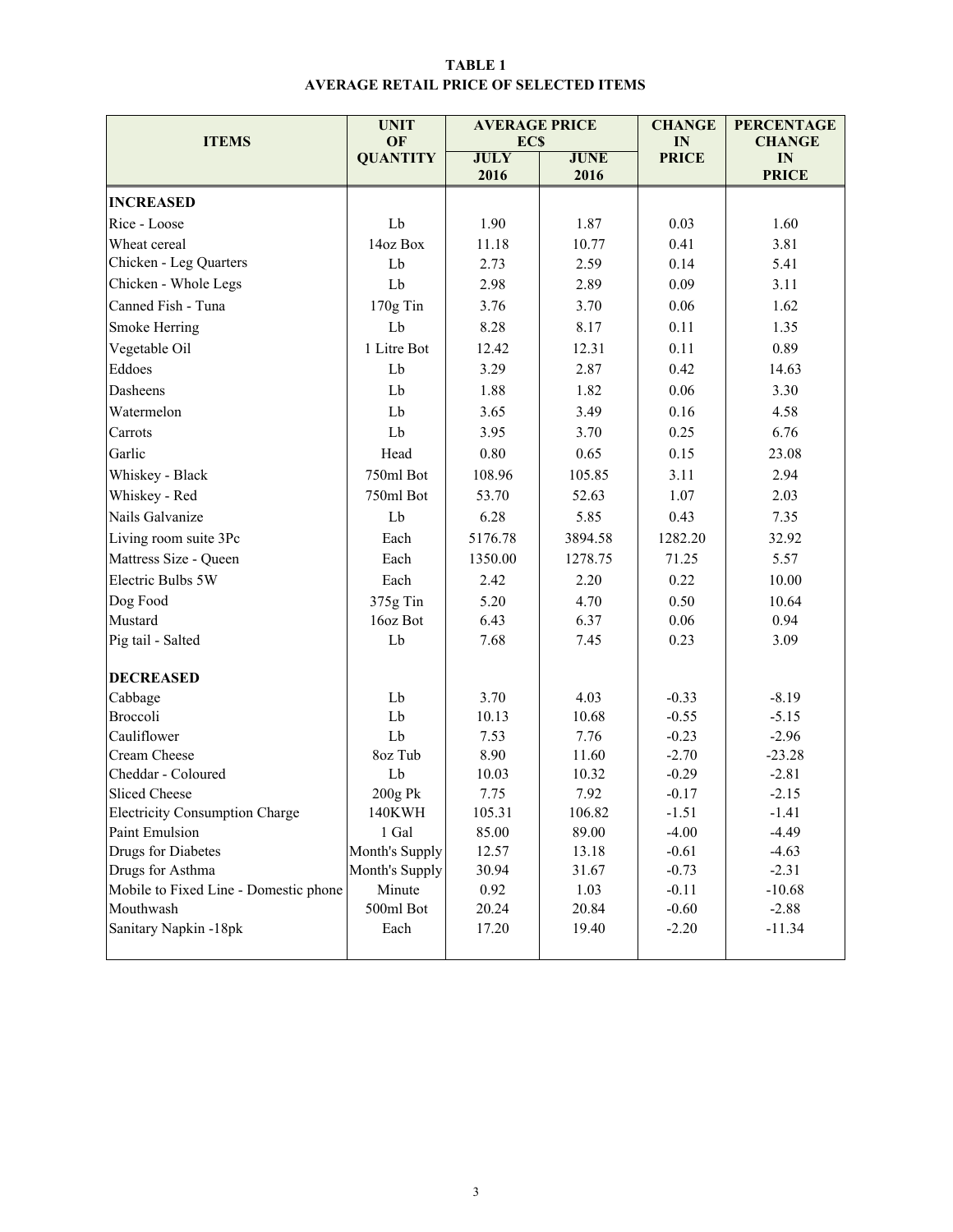#### TABLE 2 AVERAGE RETAIL PRICE OF SELECTED ITEMS JULY 2016 COMPARED WITH JULY 2015

|                                       | <b>UNIT</b>     |             | <b>AVERAGE</b> | <b>CHANGE</b> | <b>PERCENTAGE</b> |  |
|---------------------------------------|-----------------|-------------|----------------|---------------|-------------------|--|
| <b>ITEMS</b>                          | OF              |             | <b>ECS</b>     | IN            | <b>CHANGE</b>     |  |
|                                       | <b>QUANTITY</b> | <b>JULY</b> | <b>JULY</b>    | <b>PRICE</b>  | IN                |  |
|                                       |                 | 2016        | 2015           |               | <b>PRICE</b>      |  |
|                                       |                 |             |                |               |                   |  |
| FOOD AND NON-ALCOHOLIC                |                 |             |                |               |                   |  |
| <b>BEVERAGES</b>                      |                 |             |                |               |                   |  |
| Beef - Fresh                          | Lb.             | 8.00        | 8.00           | 0.00          | 0.00              |  |
| Chicken - Whole                       | Lb.             | 6.71        | 6.22           | 0.49          | 7.88              |  |
| Chicken - Leg Quarters                | Lb.             | 2.73        | 2.53           | 0.20          | 7.91              |  |
| Chicken-backs                         | Lb.             | 1.62        | 1.66           | $-0.04$       | $-2.41$           |  |
| Chicken - Wings                       | Lb.             | 4.60        | 4.83           | $-0.23$       | $-4.76$           |  |
| Turkey Wings                          | Lb.             | 2.72        | 3.48           | $-0.76$       | $-21.84$          |  |
| Fish - Fresh (Deep Sea)               | Lb.             | 9.00        | 9.00           | 0.00          | 0.00              |  |
| Fish - Fresh (Jacks)                  | Lb.             | 4.00        | 4.00           | 0.00          | 0.00              |  |
| Fish - Fresh (Robins)                 | Lb.             | 4.00        | 4.00           | 0.00          | 0.00              |  |
| Chicken Franks                        | 340 g Pk        | 5.26        | 5.27           | $-0.01$       | $-0.19$           |  |
| Luncheon Meat (pork)                  | 340 g           | 7.74        | 7.59           | 0.15          | 1.98              |  |
| Codfish                               | Lb.             | 14.01       | 14.74          | $-0.73$       | $-4.95$           |  |
| Cornflakes                            | 12 oz           | 13.17       | 12.69          | 0.48          | 3.78              |  |
| Pasta - Elbows                        | 340 g           | 4.64        | 4.60           | 0.04          | 0.87              |  |
| Milk - Evaporated                     | 410g Tin        | 3.14        | 3.38           | $-0.24$       | $-7.10$           |  |
| Milk - Condensed                      | 397g Tin        | 3.29        | 3.29           | 0.00          | 0.00              |  |
| Bread-Small Loaf, white               | 5 Pk            | 2.02        | 1.99           | 0.03          | 1.51              |  |
| Bread - Large Sliced Pan Loaf (white) | Each            | 4.25        | 4.25           | 0.00          | 0.00              |  |
| Eggs                                  | Doz             | 8.96        | 8.64           | 0.32          | 3.70              |  |
| Orange Juice                          | 19 oz Tin       | 8.50        | 8.27           | 0.23          | 2.78              |  |
| Sugar - Brown (loose)                 | Lb.             | 1.54        | 1.37           | 0.17          | 12.41             |  |
| Sugar - White (loose)                 | Lb.             | 1.72        | 1.72           | 0.00          | 0.00              |  |
| Flour - Loose                         | Lb.             | 1.40        | 1.40           | 0.00          | 0.00              |  |
| Flour - Packaged (white)              | $2$ kg          | 6.75        | 6.75           | 0.00          | 0.00              |  |
| Flour - Packaged (wholewheat)         | 2 kg            | 7.39        | 7.39           | 0.00          | 0.00              |  |
| Rice - Loose                          | Lb.             | 1.90        | 1.78           | 0.12          | 6.74              |  |
| Rice - Packaged                       | 2Kg             | 10.54       | 9.24           | 1.30          | 14.07             |  |
| <b>Bananas</b>                        | Lb.             | 1.39        | 1.19           | 0.20          | 16.81             |  |
| <b>Breadfruit</b>                     | Lb.             | 2.63        | 2.66           | $-0.03$       | $-1.13$           |  |
| Eddoes                                | Lb.             | 3.29        | 2.66           | 0.63          | 23.68             |  |
| Dasheens                              | Lb.             | 1.88        | 1.83           | 0.05          | 2.73              |  |
| <b>Sweet Potatoes</b>                 | Lb.             | 2.24        | 2.09           | 0.15          | 7.18              |  |
| Oranges                               | Each            | 0.79        | 0.77           | 0.02          | 2.60              |  |
| Tomatoes                              | Lb.             | 4.47        | 5.38           | $-0.91$       | $-16.91$          |  |
| Cooking Margarine                     | 445g Tub        | 8.81        | 7.83           | 0.98          | 12.52             |  |
| Vegetable Oil                         | Litre           | 12.42       | 10.61          | 1.81          | 17.06             |  |
| Powdered Chocolate                    | 300g Pk         | 10.66       | 10.59          | 0.07          | 0.66              |  |
| Hairoun Fruit Cocktail (not cold)     | 280 ml Bottle   | 2.31        | 2.25           | 0.06          | 2.67              |  |
| Vitamalt                              | 310 ml Bottle   | 5.65        | 5.61           | 0.04          | 0.71              |  |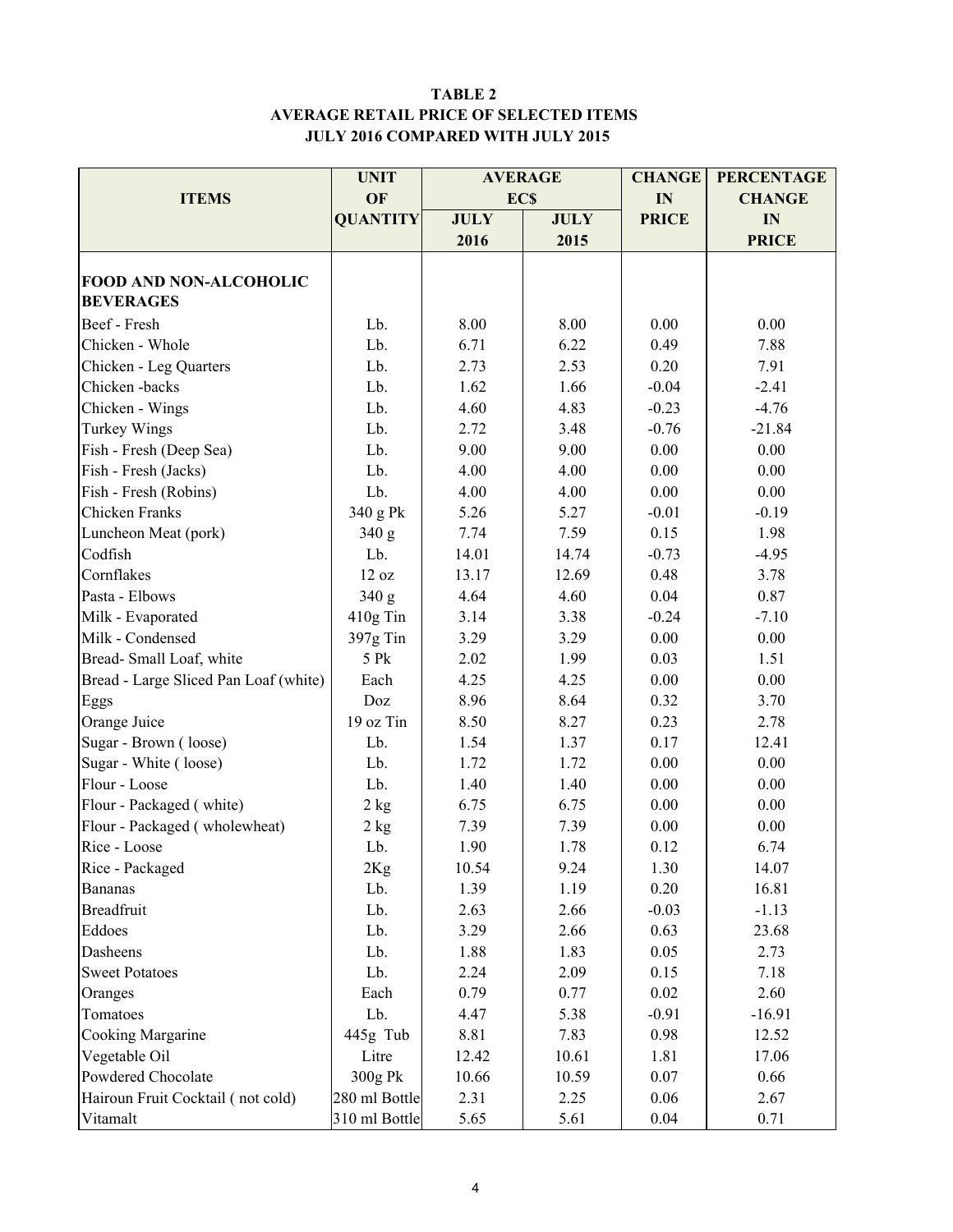#### TABLE 2 Cont'd AVERAGE RETAIL PRICE OF SELECTED ITEMS JULY 2016 COMPARED WITH JULY 2015

|                                               | <b>UNIT</b>     |             | <b>AVERAGE PRICE</b> | <b>CHANGE</b> | <b>PERCENTAGE</b> |  |
|-----------------------------------------------|-----------------|-------------|----------------------|---------------|-------------------|--|
| <b>ITEMS</b>                                  | OF              |             | <b>ECS</b>           | IN            | <b>CHANGE</b>     |  |
|                                               | <b>QUANTITY</b> | <b>JULY</b> | <b>JULY</b>          | <b>PRICE</b>  | IN                |  |
|                                               |                 | 2016        | 2015                 |               | <b>PRICE</b>      |  |
|                                               |                 |             |                      |               |                   |  |
| <b>ALCOHOLIC BEVERAGES, TOBACCO</b>           |                 |             |                      |               |                   |  |
| <b>&amp; NARCOTICS</b>                        |                 |             |                      |               |                   |  |
| Rum - Local (White)                           | 750 ml Bot.     | 29.02       | 29.02                | 0.00          | 0.00              |  |
| Beer - Local                                  | 280 ml Bot.     | 4.61        | 4.51                 | 0.10          | 2.22              |  |
| Cigarettes                                    | Pkt. $(10)$     | 4.12        | 3.77                 | 0.35          | 9.28              |  |
| Table wine (local)                            | 26 oz Bot.      | 18.98       | 18.77                | 0.21          | 1.12              |  |
| <b>CLOTHING &amp; FOOTWEAR</b>                |                 |             |                      |               |                   |  |
| Textile material - Terelyne                   | Yd.             | 47.95       | 47.95                | 0.00          | 0.00              |  |
| Textile material - Linen                      | Yd.             | 17.95       | 17.95                | 0.00          | 0.00              |  |
| Men's Shirts - Long Sleeve                    | Each            | 69.95       | 69.95                | 0.00          | 0.00              |  |
| Men's Jeans (long) - size 30                  | Each            | 49.95       | 39.95                | 10.00         | 25.03             |  |
| Men's Shoes -Formal                           | Pair            | 79.79       | 79.95                | $-0.16$       | $-0.20$           |  |
| Women's Shoes - Formal                        | Pair            | 89.77       | 110.00               | $-20.23$      | $-18.39$          |  |
| Women's 2Pc Skirtsuit (polyester) large       | Each            | 100.00      | 100.00               | 0.00          | 0.00              |  |
| Women's Blouse (cotton/Spandex)               | Each            | 29.95       | 25.00                | 4.95          | 19.80             |  |
| HOUSING, WATER, ELECTRICITY                   |                 |             |                      |               |                   |  |
| <b>GAS AND OTHER FUELS</b>                    |                 |             |                      |               |                   |  |
| Rent:                                         |                 |             |                      |               |                   |  |
| Unfurnished House -2 Bedrooms                 | Month           | 567.86      | 546.43               | 21.43         | 3.92              |  |
| Unfurnished House -3 Bedrooms                 | Month           | 612.50      | 612.50               | 0.00          | 0.00              |  |
| Furnished Apartment - 2 Bedrooms              | Month           | 791.67      | 791.67               | 0.00          | 0.00              |  |
| Cement - Portland (grey)                      | 94 Lbs          | 24.90       | 24.90                | 0.00          | 0.00              |  |
| Galvanise Sheets 10 ft.                       | Length          | 86.62       | 86.38                | 0.24          | 0.28              |  |
| Oil Paint                                     | Gallon          | 105.00      | 105.00               | 0.00          | 0.00              |  |
| Lumber -Dressed Treated Yellow Pine (1x12x12) | Length          | 69.77       | 68.32                | 1.45          | 2.12              |  |
| Water - Consumption Charge                    | 5000 Gallons    | 37.50       | 37.50                | 0.00          | 0.00              |  |
| Kerosene                                      | One month       | 8.33        | 12.40                | $-4.07$       | $-32.82$          |  |
| Charcoal                                      | Sack            | 40.00       | 40.00                | 0.00          | 0.00              |  |
| <b>Cooking Gas</b>                            | 20 Lb. Cyl.     | 31.25       | 31.25                | 0.00          | 0.00              |  |
| <b>Electricity Consumption Charge</b>         | <b>140 KWH</b>  | 105.31      | 119.67               | $-14.36$      | $-12.00$          |  |
|                                               |                 |             |                      |               |                   |  |
| <b>FURNISHING, HOUSEHOLD</b>                  |                 |             |                      |               |                   |  |
| <b>EQUIPMENT AND HOUSEHOLD</b>                |                 |             |                      |               |                   |  |
| <b>MAINTENANCE</b>                            |                 |             |                      |               |                   |  |
| Bed - Cherry 54"x75"                          | Each            | 1,162.50    | 1,162.50             | 0.00          | 0.00              |  |
| Double size sheets - coloured/cotton          | Each            | 125.00      | 88.80                | 36.20         | 40.77             |  |
| Frying Pan - 12" - non-stick                  | Each            | 52.76       | 52.76                | 0.00          | 0.00              |  |
| Laundry Soap                                  | Each            | 1.15        | 1.16                 | $-0.01$       | $-0.86$           |  |
| Electrical Bulb - 60W                         | Each            | 6.35        | 5.94                 | 0.41          | 6.90              |  |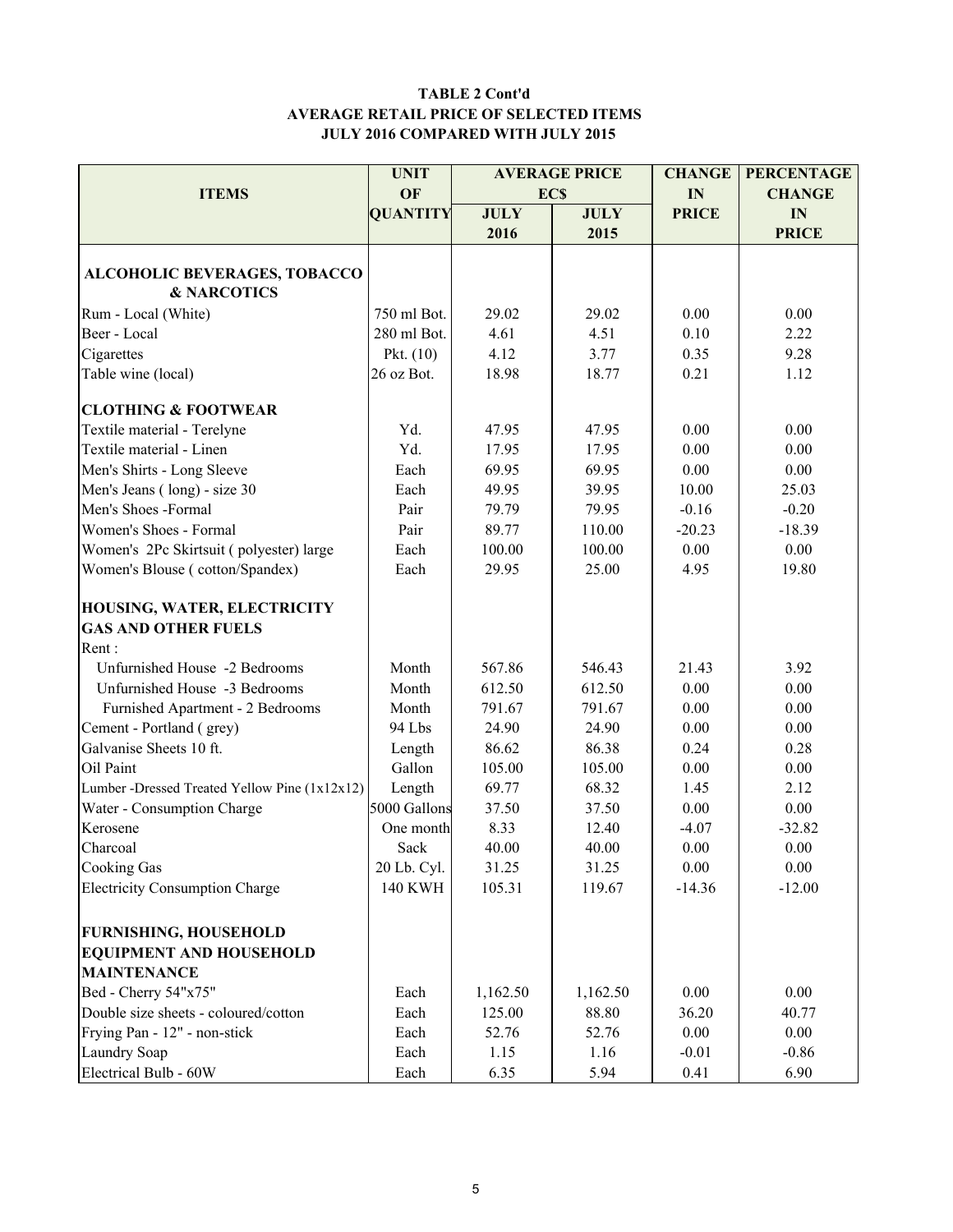#### TABLE 2 Cont'd AVERAGE RETAIL PRICE OF SELECTED ITEMS JULY 2016 COMPARED WITH JULY 2015

|                                                  | <b>UNIT</b>     |             | <b>AVERAGE PRICE</b> | <b>CHANGE</b> | <b>PERCENTAGE</b> |
|--------------------------------------------------|-----------------|-------------|----------------------|---------------|-------------------|
| <b>ITEMS</b>                                     | <b>OF</b>       | <b>ECS</b>  |                      | IN            | <b>CHANGE</b>     |
|                                                  | <b>QUANTITY</b> | <b>JULY</b> | <b>JULY</b>          | <b>PRICE</b>  | IN                |
|                                                  |                 | 2016        | 2015                 |               | <b>PRICE</b>      |
|                                                  |                 |             |                      |               |                   |
| <b>HEALTH</b>                                    |                 |             |                      |               |                   |
| Doctor's Fee - Gynaecologist                     | Visit           | 60.00       | 60.00                | 0.00          | 0.00              |
| Eye Care                                         | Test            | 100.00      | 100.00               | 0.00          | 0.00              |
| Hospitalisation (Private Ward)                   | Day             | 75.00       | 75.00                | 0.00          | 0.00              |
| Drugs for Hypertension                           | Month supply    | 3.50        | 3.50                 | 0.00          | 0.00              |
| Drug for Diabetes                                | Month supply    | 12.57       | 13.16                | $-0.59$       | $-4.48$           |
| Cough, Cold Preparation                          | 125 ml.         | 15.09       | 15.58                | $-0.49$       | $-3.15$           |
| Dental Care                                      | Visit           | 123.33      | 123.33               | 0.00          | 0.00              |
| Chest X-ray                                      | Test            | 120.00      | 120.00               | 0.00          | 0.00              |
| <b>TRANSPORT</b>                                 |                 |             |                      |               |                   |
| Petrol - Unleaded                                | Gallon          | 10.30       | 12.05                | $-1.75$       | $-14.52$          |
| Vehicle License (car) - not exd. 2000 lbs        | Year            | 590.00      | 470.00               | 120.00        | 25.53             |
| Bus Fare - Mesopotamia                           | One Way         | 3.00        | 3.00                 | 0.00          | 0.00              |
| Boat Fare - Bequia                               | One Way         | 25.00       | 25.00                | 0.00          | 0.00              |
| <b>COMMUNICATION</b>                             |                 |             |                      |               |                   |
| Telephone Service - rental of line-domestic      | Month           | 23.46       | 23.46                | 0.00          | 0.00              |
| Telephone - Consumption Charge                   | 226 Units       | 18.08       | 18.08                | 0.00          | 0.00              |
| <b>Internet Charge</b>                           | Month           | 101.70      | 101.70               | 0.00          | 0.00              |
| Fixed Line Domestic Rate - peak                  | Minute          | 0.08        | 0.08                 | 0.00          | 0.00              |
| Mobile to Mobile - domestic                      | Minute          | 0.91        | 0.83                 | 0.08          | 9.64              |
| <b>RECREATION AND CULTURE</b>                    |                 |             |                      |               |                   |
| Television 26 " Flat panel                       | Each            | 2,002.27    | 1,999.00             | 3.27          | 0.16              |
| Cable TV Basic Charge                            | Month           | 74.75       | 74.75                | 0.00          | $0.00\,$          |
| Laptop Computer -13.3 " screen 2 GB              | Each            | 3,838.51    | 3,832.24             | 6.27          | 0.16              |
| Desktop Computer - 14" Monitor 3 GB<br>One month |                 | 2,074.84    | 2,071.45             | 3.39          | 0.16              |
| Car Remote Control<br>Each                       |                 | 250.00      | 250.00               | 0.00          | 0.00              |
| Dog Food (Canned)                                | $374$ g Tin     | 3.55        | 3.37                 | 0.18          | 5.34              |
| Dance Admission to Night Club                    | Per Person      | 20.00       | 20.00                | 0.00          | 0.00              |
| Carnival costume and Band Fees (Adult)           | Each            | 325.00      | 275.00               | 50.00         | 18.18             |
|                                                  |                 |             |                      |               |                   |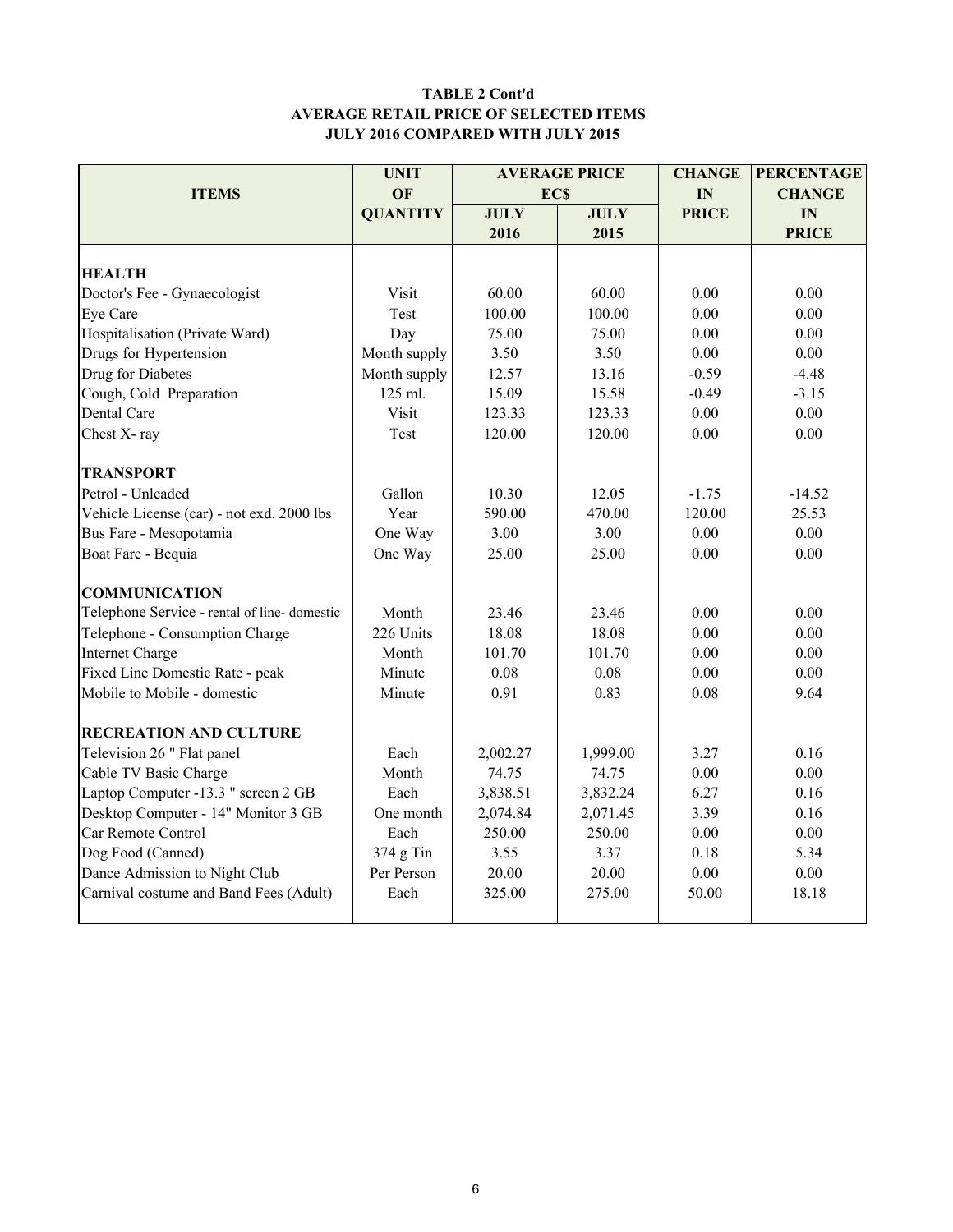#### TABLE 2 Cont'd AVERAGE RETAIL PRICE OF SELECTED ITEMS JULY 2016 COMPARED WITH JULY 2015

|                                     | <b>UNIT</b>      |             | <b>AVERAGE PRICE</b> | <b>CHANGE</b> | <b>PERCENTAGE</b> |
|-------------------------------------|------------------|-------------|----------------------|---------------|-------------------|
| <b>ITEMS</b>                        | OF               |             | <b>ECS</b>           | IN            | <b>CHANGE</b>     |
|                                     | <b>QUANTITY</b>  | <b>JULY</b> | <b>JULY</b>          | <b>PRICE</b>  | IN                |
|                                     |                  | 2016        | 2015                 |               | <b>PRICE</b>      |
|                                     |                  |             |                      |               |                   |
| <b>EDUCATION</b>                    |                  |             |                      |               |                   |
| Pre-Primary - Private               | Month            | 205.00      | 205.00               | 0.00          | 0.00              |
| Primary School Fee - Private        | Term             | 825.00      | 650.00               | 175.00        | 26.92             |
| Secondary School Fee - Private      | Term             | 100.00      | 100.00               | 0.00          | 0.00              |
| Newspaper - Local                   | Each             | 1.50        | 1.50                 | 0.00          | 0.00              |
| Exercise Book - Primary - 24 leaves | Each             | 0.78        | 0.85                 | $-0.07$       | $-8.24$           |
| <b>Lead Pencils</b>                 | Each             | 0.83        | 0.92                 | $-0.09$       | $-9.78$           |
| Mathematics Textbook - From 4       | Each             | 79.72       | 77.16                | 2.56          | 3.32              |
| Tuition for local evening classes   | Per Subject      | 100.00      | 100.00               | 0.00          | 0.00              |
| <b>RESTAURANTS AND HOTELS</b>       |                  |             |                      |               |                   |
| Chicken Lunch - regular             | Each             | 13.86       | 13.86                | 0.00          | 0.00              |
| Fish Lunch - regular                | Each             | 13.86       | 15.10                | $-1.24$       | $-8.21$           |
| Fast Food - 2 Pc Chicken and Fries  | Each             | 16.85       | 16.85                | 0.00          | 0.00              |
| <b>MISCELLANEOUS GOODS</b>          |                  |             |                      |               |                   |
| <b>AND SERVICES</b>                 |                  |             |                      |               |                   |
| Toilet Soap                         | 125g             | 3.51        | 3.46                 | 0.05          | 1.45              |
| Toothpaste                          | 130g Tube        | 9.04        | 9.09                 | $-0.05$       | $-0.55$           |
| Men's Haircut                       | Visit            | 10.00       | 10.00                | 0.00          | 0.00              |
| Women's Hairdressing (Relaxer)      | Visit            | 64.81       | 64.81                | 0.00          | 0.00              |
| Disposable Diapers (medium)         | 10 per Pk.       | 12.81       | 12.73                | 0.08          | 0.63              |
| Health Insurance - Group (family)   | $\geq$ 3 Persons | 307.00      | 307.00               | 0.00          | 0.00              |
| Legal Expenses (Affidavit)          | Fee              | 250.00      | 250.00               | 0.00          | 0.00              |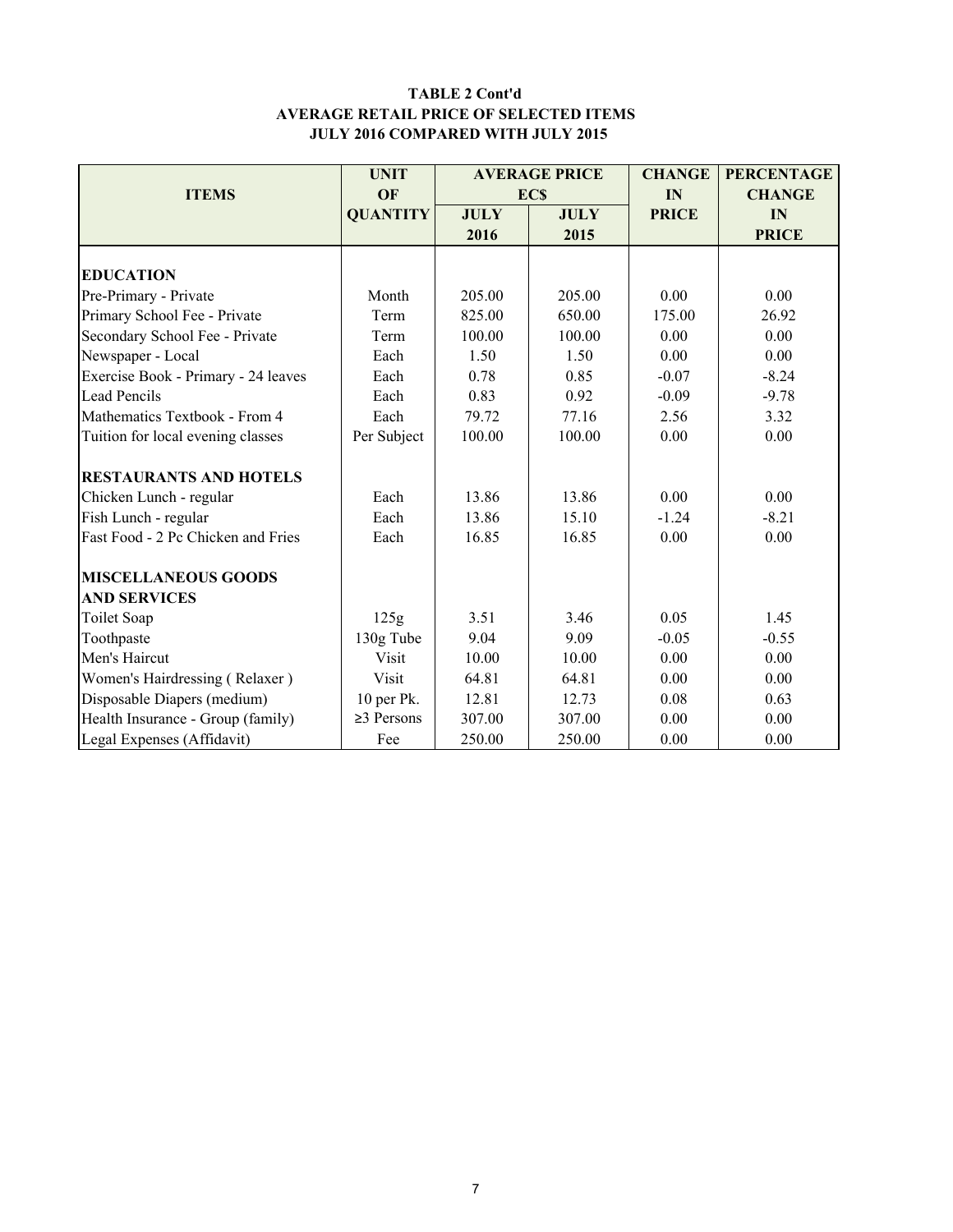#### TABLE 3 THE CONSUMER PRICE INDEX BY MAIN GROUPS JANUARY 2010 = 100

|     | <b>GROUPS</b>                                                     | <b>WEIGHT</b> | <b>JUNE</b> | <b>JULY</b> | <b>JULY</b> | PERCENTAGE CHANGE<br><b>OVER PREVIOUS:</b> |                            |  |
|-----|-------------------------------------------------------------------|---------------|-------------|-------------|-------------|--------------------------------------------|----------------------------|--|
|     |                                                                   |               | 2016        | 2016        | 2015        | <b>MONTH</b><br><b>JUNE</b>                | <b>YEAR</b><br><b>JULY</b> |  |
|     | 01. Food and Non-Alcoholic Beverages                              | 21.91         | 111.2       | 111.6       | 111.0       | 0.4                                        | 0.5                        |  |
|     | 02. Alcoholic Beverages, Tobacco & Narcotics                      | 3.87          | 113.9       | 114.1       | 110.4       | 0.2                                        | 3.4                        |  |
|     | 03. Clothing and Footwear                                         | 3.22          | 105.1       | 105.1       | 102.7       | 0.0                                        | 2.3                        |  |
|     | 04. Housing, Water, Electricity, Gas and other<br>Fuels           | 30.06         | 98.5        | 98.3        | 100.2       | $-0.2$                                     | $-1.9$                     |  |
|     | 05. Furnishings, Household Equipment and<br>Household Maintenance | 6.59          | 102.8       | 103.2       | 101.4       | 0.4                                        | 1.8                        |  |
|     | 06. Health                                                        | 1.79          | 107.7       | 107.5       | 107.0       | $-0.2$                                     | 0.5                        |  |
| 07. | Transport                                                         | 11.84         | 120.0       | 120.0       | 122.1       | 0.0                                        | $-1.7$                     |  |
|     | 08. Communication                                                 | 9.41          | 108.6       | 106.8       | 104.8       | $-1.7$                                     | 1.9                        |  |
|     | 09. Recreation and Culture                                        | 3.81          | 104.0       | 104.3       | 102.4       | 0.3                                        | 1.9                        |  |
| 10. | Education                                                         | 1.32          | 108.5       | 108.5       | 109.0       | 0.0                                        | $-0.5$                     |  |
|     | 11. Restaurants and Hotels                                        | 1.87          | 102.4       | 102.4       | 103.2       | 0.0                                        | $-0.8$                     |  |
| 12. | Miscellaneous Goods and Services                                  | 4.31          | 101.4       | 101.3       | 101.1       | $-0.1$                                     | 0.2                        |  |
|     | <b>ALL ITEMS</b>                                                  | 100.00        | 106.4       | 106.3       | 106.3       | $-0.1$                                     | 0.0                        |  |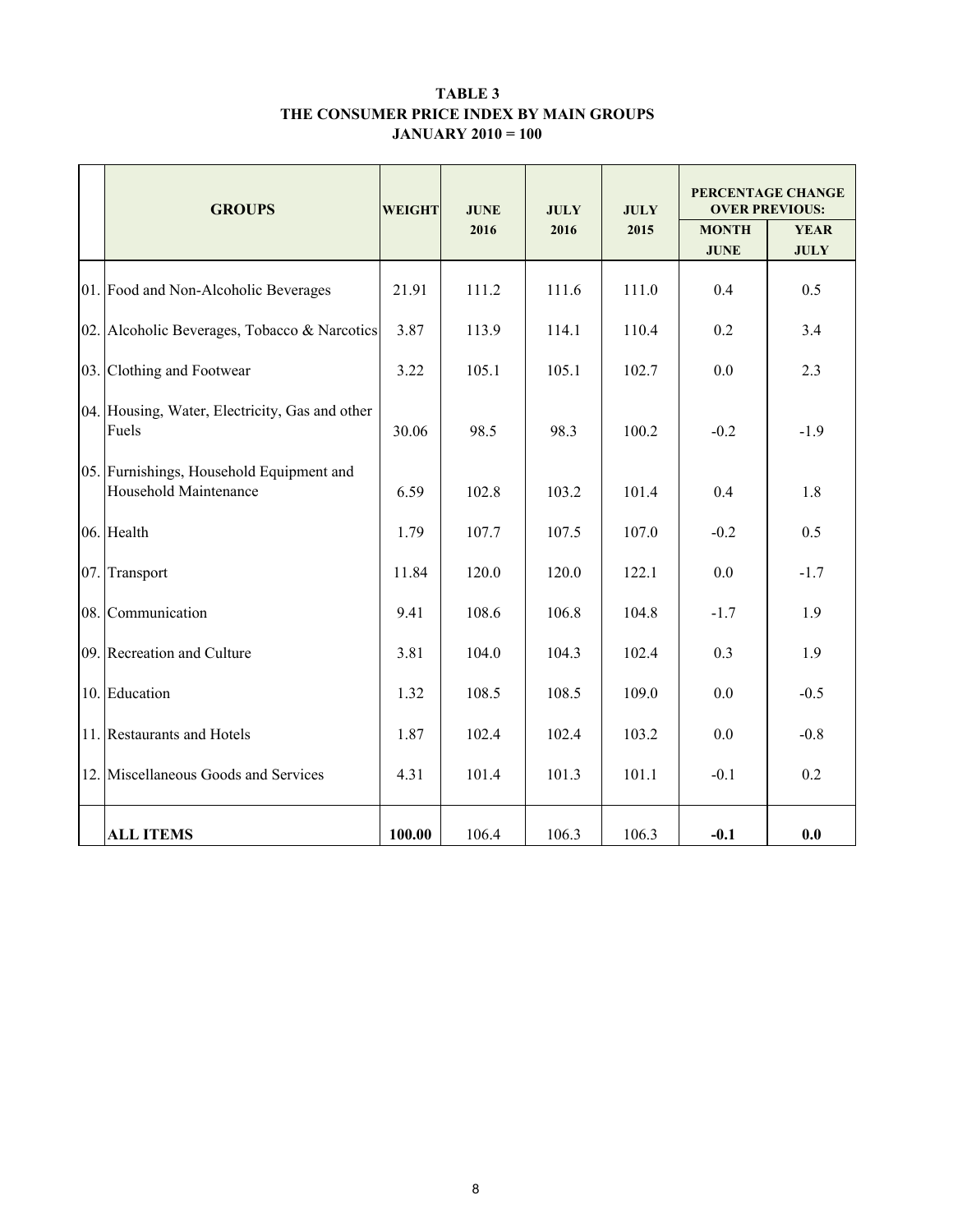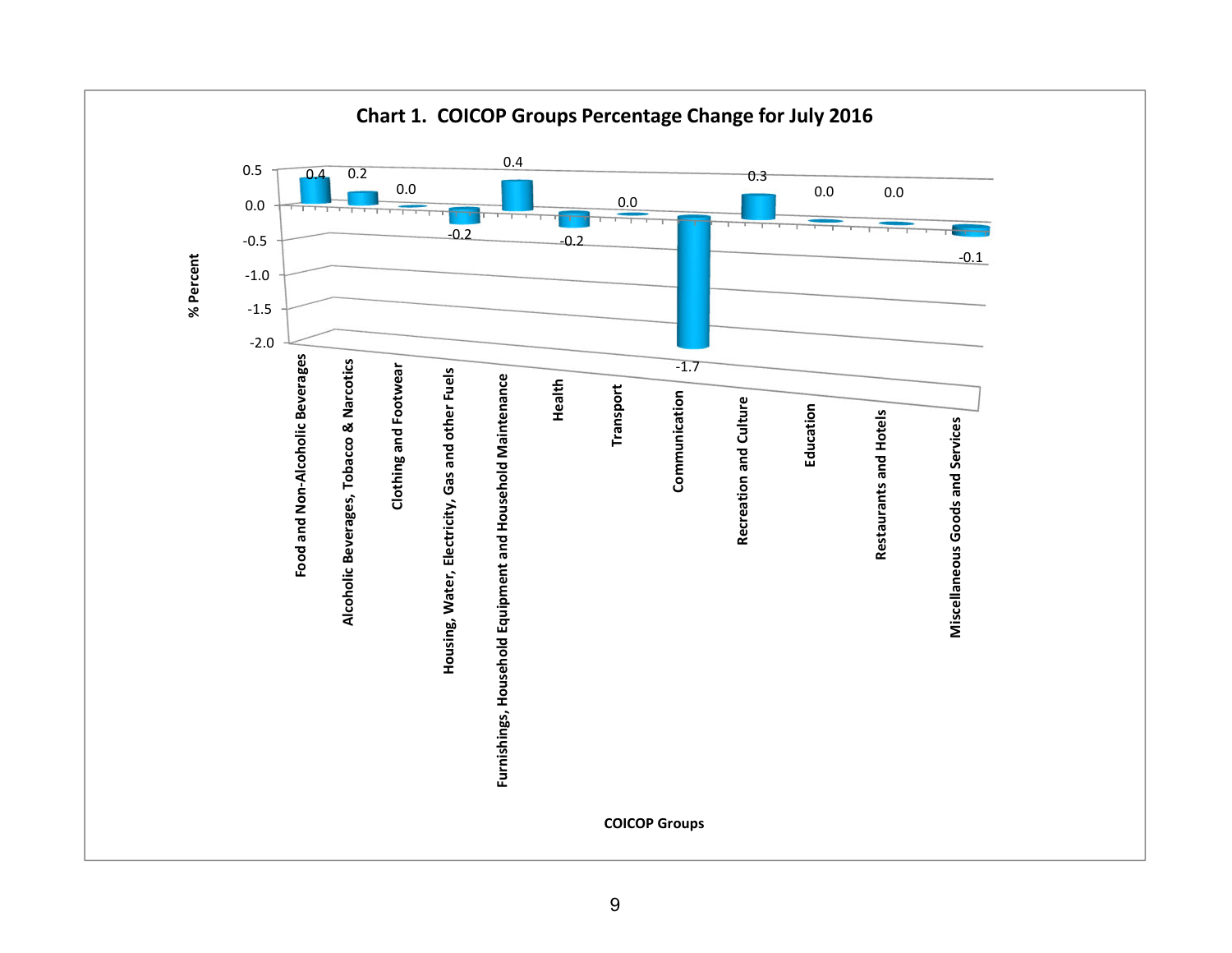#### CONTRIBUTION TO CHANGE TABLE 4 THE CONSUMER PRICE INDEX BY MAIN GROUPSJANUARY 2010 = 100

|     |                                                               |               |             |             |            | <b>Cost Weight</b> |             | <b>Change</b> in | <b>Contribution</b>     |
|-----|---------------------------------------------------------------|---------------|-------------|-------------|------------|--------------------|-------------|------------------|-------------------------|
|     | <b>GROUPS</b>                                                 | <b>WEIGHT</b> | <b>JUNE</b> | <b>JULY</b> | Percentage | <b>JUNE</b>        | <b>JULY</b> | Cost             | to                      |
|     |                                                               |               | 2016        | 2016        | Change     | 2016               | 2016        | Weight           | Change<br>$\frac{0}{0}$ |
|     |                                                               |               |             |             |            |                    |             |                  |                         |
|     | 1. Food and Non-Alcoholic Beverages                           | 21.91         | 111.2       | 111.6       | 0.4        | 2,436.39           | 2,445.16    | 8.8              | $-87.6$                 |
| 2.  | Alcoholic Beverages, Tobacco & Narcotics                      | 3.87          | 113.9       | 114.1       | 0.2        | 440.79             | 441.57      | 0.8              | $-7.7$                  |
| 3.  | Clothing and Footwear                                         | 3.22          | 105.1       | 105.1       | $0.0\,$    | 338.42             | 338.42      | $0.0\,$          | 0.0                     |
| 4.  | Housing, Water, Electricity, Gas and other<br>Fuels           | 30.06         | 98.5        | 98.3        | $-0.2$     | 2,960.91           | 2,954.90    | $-6.0$           | 60.1                    |
| 5.  | Furnishings, Household Equipment and<br>Household Maintenance | 6.59          | 102.8       | 103.2       | 0.4        | 677.45             | 680.09      | 2.6              | $-26.4$                 |
| 6.  | Health                                                        | 1.79          | 107.7       | 107.5       | $-0.2$     | 192.78             | 192.43      | $-0.4$           | 3.6                     |
| 7.  | Transport                                                     | 11.84         | 120.0       | 120.0       | $0.0\,$    | 1,420.80           | 1,420.80    | 0.0              | 0.0                     |
| 8.  | Communication                                                 | 9.41          | 108.6       | 106.8       | $-1.7$     | 1,021.93           | 1,004.99    | $-16.9$          | 169.4                   |
| 9.  | Recreation and Culture                                        | 3.81          | 104.0       | 104.3       | 0.3        | 396.24             | 397.38      | 1.1              | $-11.4$                 |
|     | 10. Education                                                 | 1.32          | 108.5       | 108.5       | $0.0\,$    | 143.22             | 143.22      | 0.0              | 0.0                     |
|     | 11. Restaurants and Hotels                                    | 1.87          | 102.4       | 102.4       | $0.0\,$    | 191.49             | 191.49      | 0.0              | 0.0                     |
| 12. | Miscellaneous Goods and Services                              | 4.31          | 101.4       | 101.3       | $-0.1$     | 437.03             | 436.60      | $-0.4$           | 4.3                     |
|     | <b>ALL ITEMS</b>                                              | 100.00        | 106.4       | 106.3       | $-0.1$     | 10,640.00          | 10,630.00   | $-10.0$          | 100.0                   |